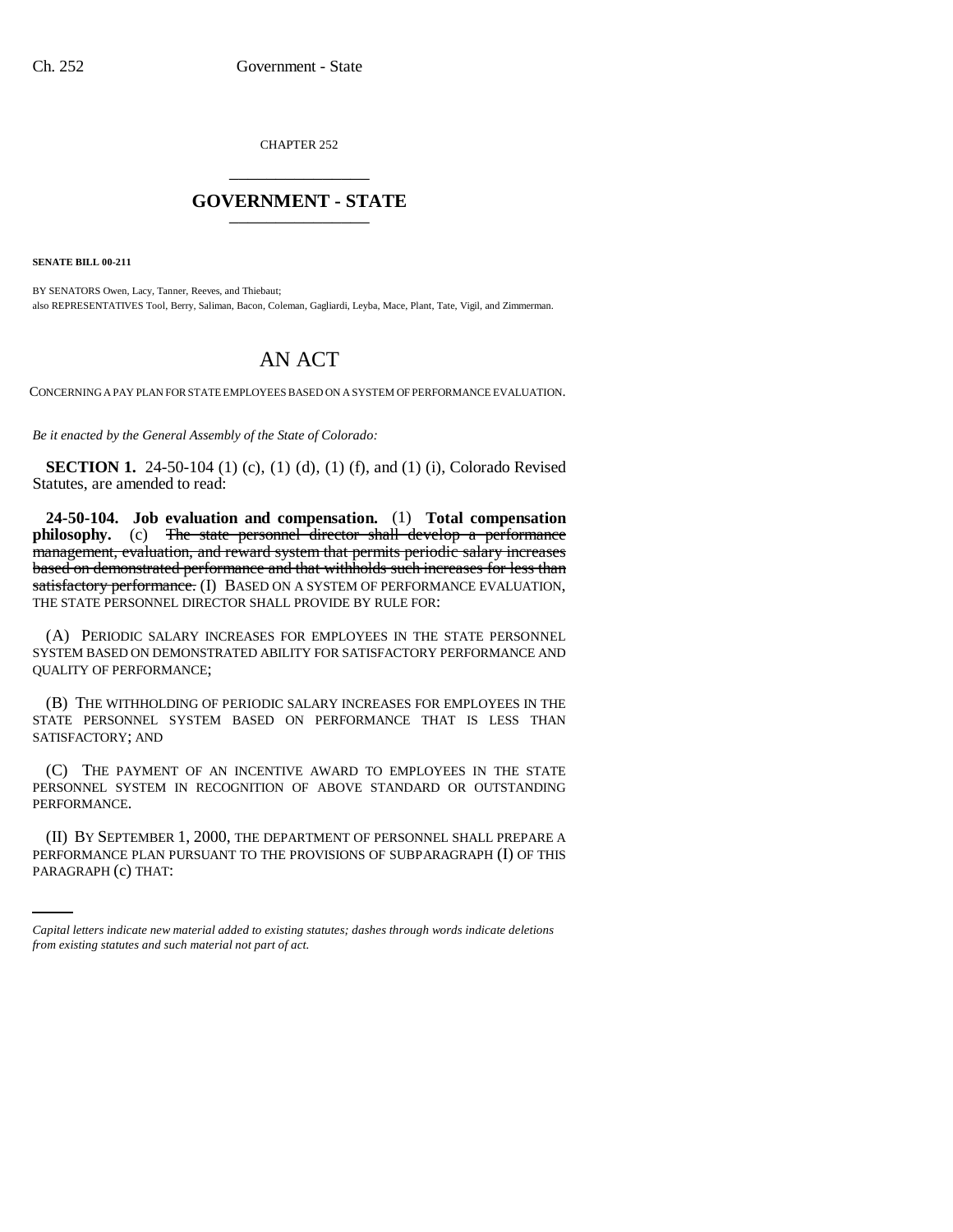(A) IS SIMPLE AND UNDERSTANDABLE TO EMPLOYEES IN THE STATE PERSONNEL SYSTEM;

(B) IS COST NEUTRAL AS COMPARED TO THE COMPENSATION PLAN IN PLACE FOR THE FISCAL YEAR ENDING JUNE 30, 2001, AS MODIFIED EACH FISCAL YEAR THEREAFTER BY PERSONAL SERVICES APPROPRIATIONS;

(C) IS DEVELOPED WITH INPUT FROM EMPLOYEES IN THE STATE PERSONNEL SYSTEM, MANAGERS, AND OTHER AFFECTED PARTIES;

(D) EMPHASIZES PLANNING, MANAGEMENT, AND EVALUATION OF EMPLOYEE PERFORMANCE; AND

(E) INCLUDES UNIFORM AND CONSISTENT GUIDELINES FOR ALL STATE AGENCIES.

(III) THE PERFORMANCE PLAN PREPARED IN ACCORDANCE WITH THE PROVISIONS OF SUBPARAGRAPH (II) OF THIS PARAGRAPH (c) SHALL BE SUBMITTED TO THE JOINT BUDGET COMMITTEE OF THE GENERAL ASSEMBLY NO LATER THAN SEPTEMBER 1, 2000. THE PLAN SHALL BE IMPLEMENTED AND COORDINATED BY THE DEPARTMENT OF PERSONNEL PURSUANT TO GUIDELINES DEVELOPED BY THE DEPARTMENT AND SUBJECT TO AVAILABLE APPROPRIATIONS.

(IV) Notwithstanding section 24-50-118, the state personnel director may authorize state agencies to establish a plan for the particular state agency to implement the performance management, evaluation, and reward system PLAN PREPARED BY THE DEPARTMENT OF PERSONNEL IN ACCORDANCE WITH THE PROVISIONS OF THIS PARAGRAPH (c). The state personnel director shall encourage state agencies to implement performance evaluations of employees that are as objective as possible and that, as soon as possible and wherever feasible, include an assessment from multiple sources of each employee's performance. Such sources shall include, where applicable, the employee's self-assessment, the employee's superiors, subordinates, peers, and any other applicable sources of an employee's performance. The state personnel director shall establish by rule a process to resolve employee disputes related to performance evaluations that do not result in corrective or disciplinary action against the employee. Each such plan of a state agency shall be subject to the director's approval. The state personnel director shall also establish a job rate for all classes in each occupational group, except the medical occupational group, the senior executive service, and any group where job rate is inapplicable as determined by the state personnel director. Annual performance pay increases shall be based on satisfactory or better performance. Once an employee reaches the job rate, which shall be an amount established by the annual total compensation survey, the employee shall be eligible only for nonbase-building performance awards rather than base salary adjustments. Except as provided in paragraph (d) of subsection (5) of this section, salaries may be increased or left unchanged subject to available appropriations for the performance management, evaluation, and reward system PLAN; except that no annual increase shall be guaranteed. Each agency shall establish an effective date for its performance awards based on the agency's business needs and available appropriations so long as the agency's appropriation requests related to such performance awards for the next fiscal year are no greater than the agency would have requested before establishing the effective date.